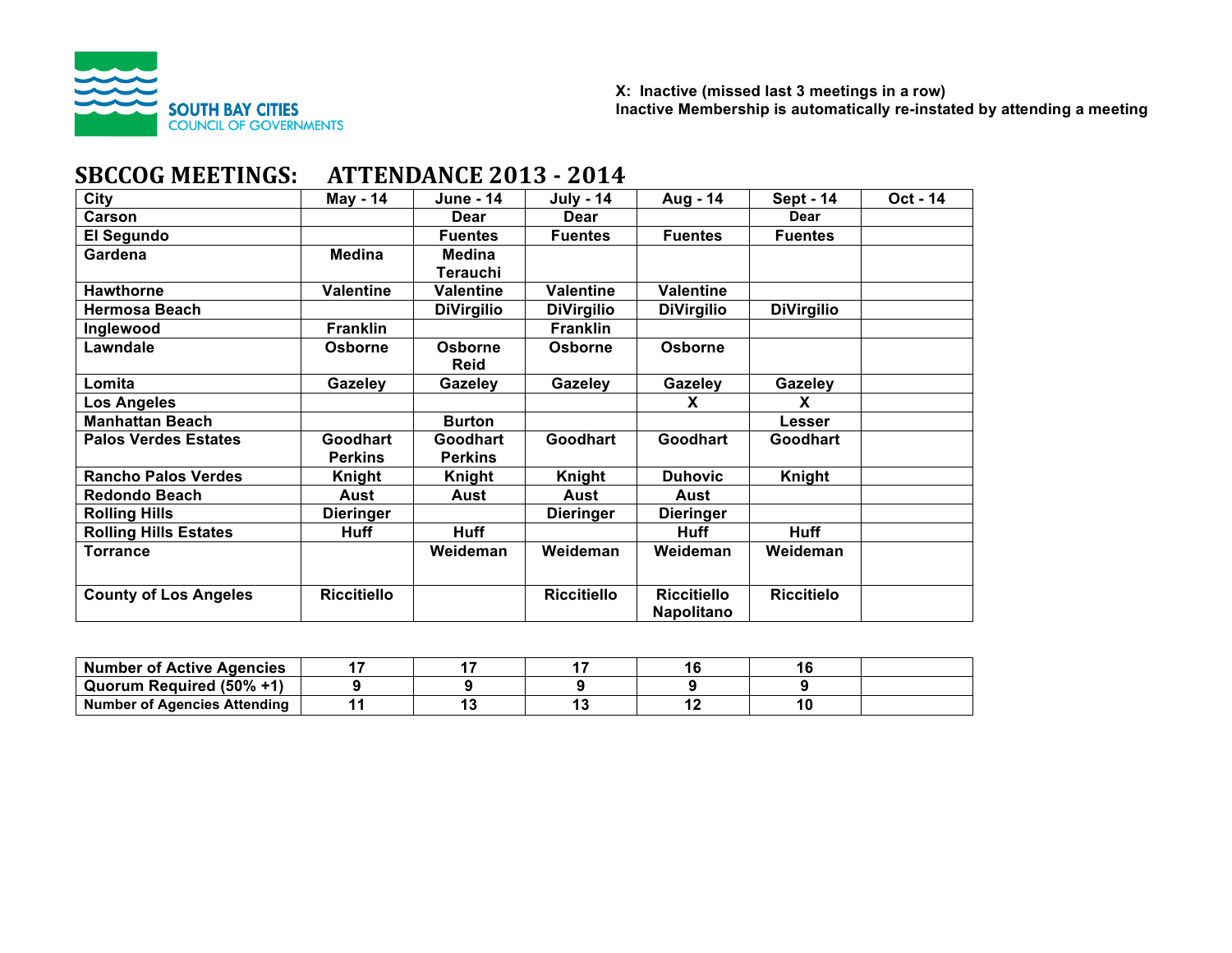# ITEM VI.A

#### SOUTH BAY CITIES COUNCIL OF GOVERNMENTS THURSDAY, SEPTEMBER 25, 2014 SOUTH BAY CITIES COUNCIL OF GOVERNMENTS THEATER 20285 S. WESTERN AVENUE, 1ST FLOOR, TORRANCE, CA 90501

#### **I. CALL TO ORDER**

Chair Goodhart called the SBCCOG Board of Directors meeting to order at 6:08 pm.

#### **II. INTRODUCTIONS**

#### **In attendance were the following voting members:**

Jim Dear, Carson Suzanne Fuentes, El Segundo Michael DiVirgilio, Hermosa Beach Jim Gazeley, Lomita David Lesser, Manhattan Beach

Jim Goodhart, Palos Verdes Estates Jim Knight, Rancho Palos Verdes Britt Huff, Rolling Hills Estates Kurt Weideman, Torrance David Riccitiello, LA County SD2

#### **Also in attendance were the following persons:**

Stan Myles, AQMD Vijay Kopparam, Caltrans Jeff Kiernan, League of CA Cities Tony Olmos, Manhattan Beach Mike Bohlke, Metro Director O'Connor Kathleen McCune, Metro Natalie Champion, SBCCOG Jacki Bacharach, SBCCOG

Grace Farwell, SBCCOG Kim Fuentes, SBCCOG Marcy Hiratzka, SBCCOG Rosemary Lackow, SBCCOG Steve Lantz, SBCCOG Lena Luna, SBCCOG Chris Cagle, SBWIB

#### **III. CONFIRM POSTING OF THE AGENDA BY THE CITY OF TORRANCE**

Jacki Bacharach confirmed that the agenda was properly posted in the City of Torrance.

#### **IV. ANNOUNCEMENTS OF ANY CHANGES TO THE AGENDA - None**

#### **V. PUBLIC COMMENT - None**

#### **VI. CONSENT CALENDAR**

- **A. August Board Meeting Minutes** *(attachment) –* **Approved**
- **B. Contract Amendment with GSE Solutions** *(attachments)* **– Approve**
- **C. Legislation**
	- **1. Support for November Ballot Measure Proposition 1 – Water Bonds** *(attachment)* **– Approve**
	- **2. Status of Legislation that the SBCCOG has been monitoring** *(attachment)* **– Receive and file**
- **D. Monthly Transportation Report** *(attachment)* **– Receive and file**
- **E. SBCCOG Comments on Metro Draft Complete Streets Policy** *(attachment)* **– Receive and file**
- **F. South Bay Environmental Services Center Report** *(attachment)* **– Receive and file**
- **G. July ARB Report from Judy Mitchell** *(attachment)* **– Receive and file**

**MOTION** by Board Member Dear, seconded by Board Member Gazeley, to **approve** the Consent Calendar as submitted. No objection. So ordered.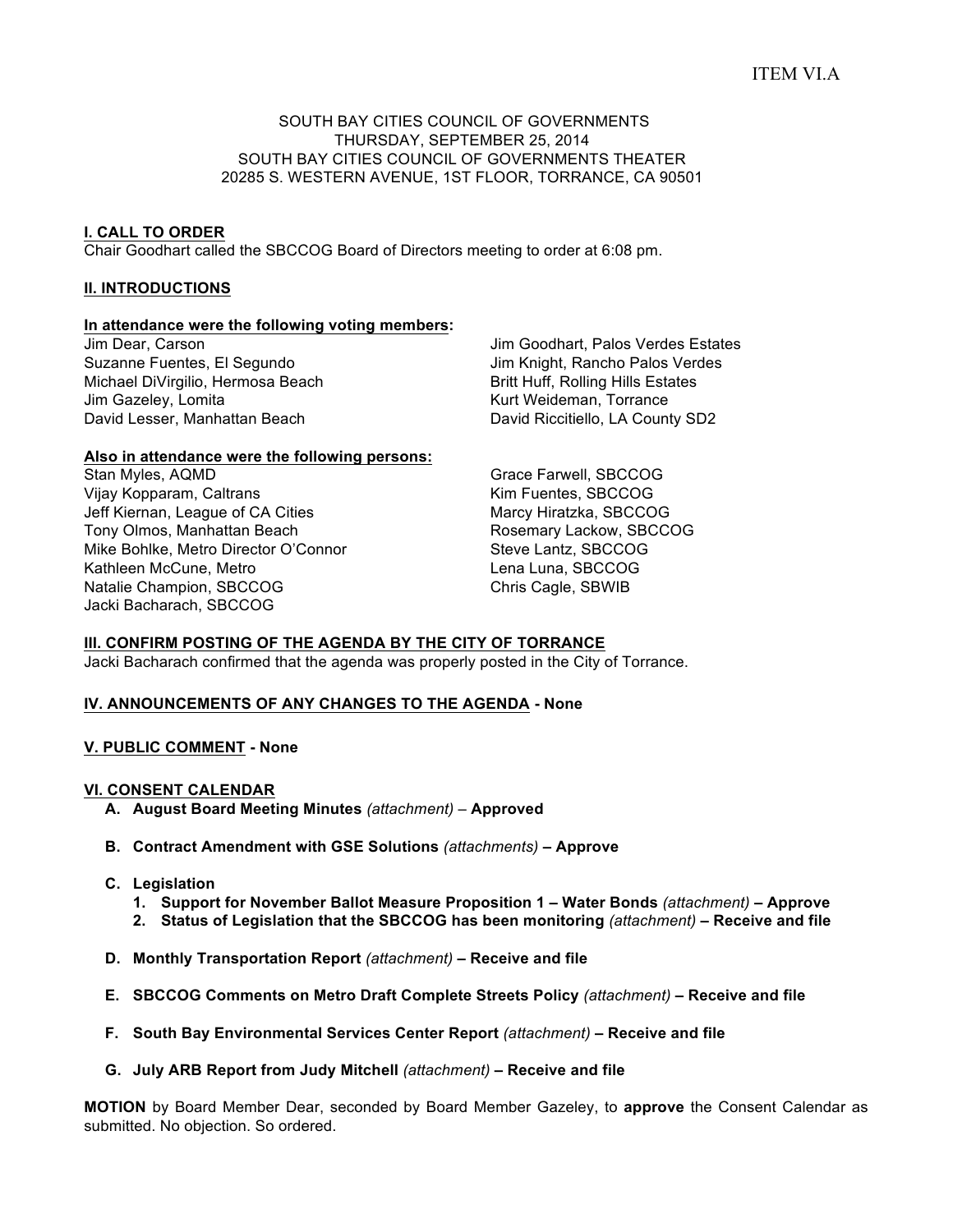#### **VII. PRESENTATIONS**

- **A. Report on the SBCCOG EEMIS Project –** Jacki Bacharach introduced SBCCOG Senior Project Manager of Municipal Energy, Lena Luna. Ms. Luna said that the Enterprise Energy Management Information System (EEMIS) is a web-accessible program that was implemented in LA County in 2002 and is funded by Edison as part of the California Energy Commissions' Strategic Plan. Municipal energy usage (no gas accounts at this time) data streams through this program, reflecting real-time activity in Edison's service territory. Variable costs (vs fixed costs) can be identified through this program. The program acts as a bill manager that can: automate month-end bill data, supply timely and credible energy use and budget information, expedite energy project development, provide ongoing measurement and verification of energy projects, and identify opportunities for improved operation and maintenance practices. Ms. Luna acknowledged EEMIS' contribution to the Cities of Lawndale and Manhattan Beach achieving the Platinum tier of Edison's Energy Leader Program. Chair Goodhart asked if EEMIS measures kilowatt hours saved in addition to cost savings and Ms. Luna said that EEMIS measures both. Board Member Dear asked if Edison disputes or changes the billing if a city finds a discrepancy on a bill and has the EEMIS paperwork to prove it. Ms. Luna cited an example in Orange County, where a city identified a discrepancy based on the EEMIS findings. A letter was drafted and submitted by the Energy Project Manager to close the Edison service account based on the EEMIS findings.
- **B. Metro ExpressLanes Updates & the South Bay Perspective –** Jacki Bacharach prefaced this presentation by stating that she would like discussion to follow the presentation, to get direction from the board, but not necessarily have the Board take action. Kathleen McCune from Metro gave an update on the future expansion of ExpressLanes throughout LA County. Governor Brown just signed SB 1298 (High-Occupancy Toll Lanes), and regarding MTA's authority to operate HOT lanes on SR 10 and 110. This bill deletes the authorizing statute and recasts it by making the following changes: Deleting the sunset date, thereby authorizing MTA to operate the HOT lanes indefinitely, deleting a prohibition against MTA issuing bonds for the demonstration program, deleting a requirement that MTA get the consent of Caltrans, authorizing MTA to change the vehicle occupancy requirement for access to the HOT lanes, and requiring agreements between MTA, Caltrans, and CHP to identify obligations, liabilities, and responsibilities of each party, and to explicitly provide reimbursement of state agencies for costs related to implementation and, operation of the program and maintenance of the state highway system in connection with the program. Metro has no tolling (operational) authority for new ExpressLanes); new legislation is needed for that. The Secretary of Transportation is working on this and a bill will be introduced in the next legislative session. Meanwhile, Metro is studying the feasibility of Expresslanes on the I-105 from I-605 to LAX, extending the Expresslanes on the I-110 south to the I-405 (one or two-lane facility to be determined.) Caltrans Project Study Reports are moving forward through the end of the environmental processes. There is no funding to build anything; only study them. Board Member Lesser said relayed that Manhattan Beach residents would most likely not welcome more HOV/Express lanes. Ms. McCune said that even if some residents cannot afford to use the ExpressLanes, congestion should still be reduced throughout the corridor because those who use the Expresslanes will ideally free up capacity in the general purpose lanes. She said that it usually takes 2 to 3 years after a demonstration period to figure out which options will efficiently use capacity on the freeway, and Los Angeles is highly-congested to begin with. Two things that are certain are that transit use has increased and air quality has improved since the Expresslanes pilot began. Board Member Fuentes said that she used the I-110 ExpressLane from the I-105 entrance to Downtown LA and the toll was \$7. Ms. McCune said that that section of the I-110 Expresslane (northbound) experiences the most congestion. Southbound is not as congested. The tax dollars that were allocated to the Expresslanes are not keeping up with the ability to fund and improve the infrastructure, and gas taxes have no COLA so their revenue doesn't help much. Board Member Lesser added that he took the same trip on the same day and the traffic in the Expresslane was moving slower than in the general purpose lanes. He questioned the viability of the continuation of the Expresslanes as he has seen a continuing negative reaction in his community. Ms. McCune said that Metro has had more positive than negative feedback based on public outreach and surveys, and that it is impossible to please everyone. Board Member Dear was surprised at the negative reaction that South Bay residents may have and said that he does not see the downside of the Expresslanes, and that they should be extended wherever possible. Ms. McCune said that Metro has noticed a recent congestion increase in all lanes but does not yet know why. Chair Goodhart asked if the California Highway Patrol is receiving more funds for surveillance on the Expresslanes and Ms. McCune said that because Metro is continuing the use of the I-10 and I-110 Expresslanes beyond the demonstration, Metro is paying the CHP to enforce the laws on the Expresslanes from Metro's own gross revenues (Metro's work plan for operational and safety improvements.) Board Member Riccitiello asked if the Expresslane will be extended on the I-110 to Adams (north bound). Ms. McCune said that a study on a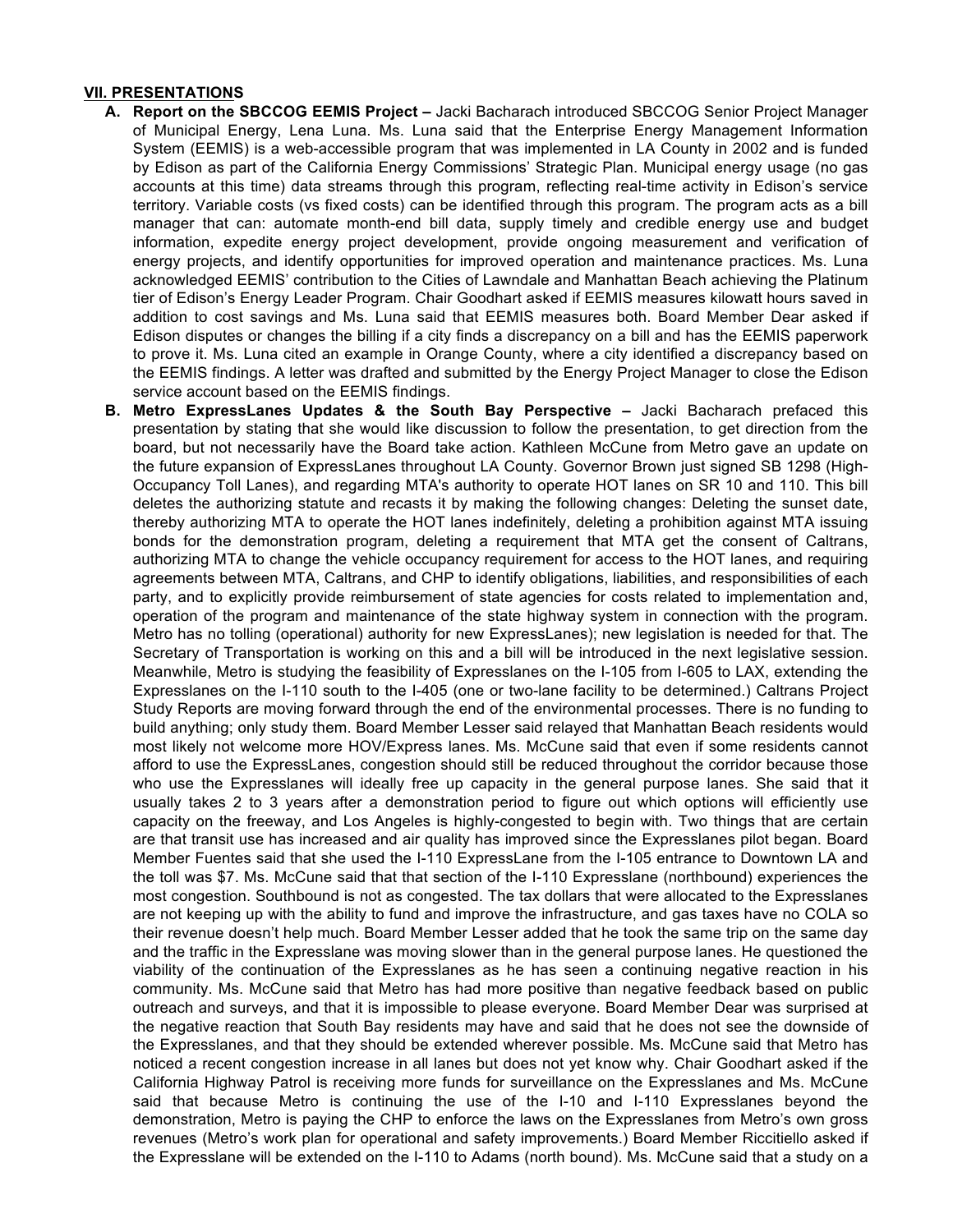flyover for that section of the I-110 is currently being conducted, but nothing more. Jacki Bacharach remarked that Metro should not use transponders sold as proof of satisfaction which they have done. In addition, she gave example of signage language that is confusing when the lane is full and suggested alternative messages that drivers could understand better. Ms. McCune said that she would take the feedback to Metro staff. Board Member Lesser requested that this issue to brought back to the Steering Committee and then the Board for further discussion, in the hope that the South Bay elected officials could do something that will have actual leverage. Board Member DiVirgilio said that he had been generally pleased with the Expresslanes but agreed that the signage language is a bit unclear. He said that users probably have unrealistic expectations (they do not always travel faster in the Expresslanes than the general purpose lanes but when people buy into the program, they think that the Expresslanes will be faster) so Metro needs to educate the public of this reality. McCune closed by saying that the higher the price of the toll, the slower the trip. Metro is trying to deter people from getting into the Expresslanes by increasing the price. People should not expect to travel faster in this case.

#### **VIII. TRANSPORTATION REPORTS**

- **A. Metro Report by Board member Pam O'Connor** Mike Bohlke gave Director O'Connor's report on her behalf: Due to Rosh Hashanah, the September Metro Board meeting will be held next Thursday. Major topics of interest on the Board agenda will be the LRTP and new ballot measure. He commented on the fact that many Metro Board Members from the "original 1993 Board" have left or will be leaving office, so the Board will be left with little institutional memory. Director O'Connor and Mayor Garcetti (the new Chairman of the Metro Board) discussed a "neighborhoods-up" approach that focuses on the issues that the smaller cities in the County face. Suburban transportation problems cannot be fixed with "mega projects". Director O'Connor and Mayor Garcetti also discussed the rebalancing of the funding for the subregions. In the past, the South Bay has been short-changed, which was also apparent in Measure J. Director O'Connor is worried about the ballot measure preceding the LRTP update and what would happen if attention is focused on a "shopping cart" of projects that are not related to the LRTP.
- **B. South Bay Service Council Report** Chair Goodhart said that the South Bay Service Council was given a presentation by Metro about the Rider Relief Transit Program, which provides assistance to the most economically vulnerable and transit-dependent riders in LA County.
- **C. Measure R Oversight Committee Report** Measure R SBHP Funding Request City of Manhattan Beach for Sepulveda/Marine Project (#312.04) *(attachments)* **– Approved** (Pages 39-44) Steve Lantz announced that there the September 3<sup>rd</sup> Measure R Oversight Committee meeting was cancelled due to lack of quorum and therefore this item has come straight to the Board for approval. He described Manhattan Beach's Measure R project on Sepulveda Bl where westbound dual left-turn lanes are to be added at Marine Avenue. The cost of the project has risen since the original 2010 estimate from \$335,000 to \$520,000. The City is requesting that the SBCCOG increase its Measure R SBHP funding share of the project costs by \$129,500, from \$235,000 to \$364,500. The City has committed to increase its original share proportionally from \$100,000 to \$155,500. Steve Lantz also mentioned that the SBHP Annual Metro Budget Request is under preparation with a budget extending to FY20-21. Cities with new or revised projects need to let him know as soon as possible so that their projects are included in the budget request.

**MOTION** by Board Member Fuentes, seconded by Board Member DiVirgilio, to **approve** the amendment to the Manhattan Beach Sepulveda / Marine project (MR 312.04) Metro funding agreement that will increase SBHP Measure R funding for the project by \$129,500 from its original share of \$235,000 for a total SBHP Measure R funding commitment of \$364,500 with the condition that the City of Manhattan Beach increases its commitment from the original \$100,000 to \$155,500 and timely amends its funding agreement with Metro as submitted. No objection. So ordered.

### **IX. SBCCOG ACTION ITEMS, REPORTS & UPDATES** – Jacki Bacharach announced the following:

**A. Status of Homeless Proposal** – The SBCCOG recently invited People Assisting the Homeless (PATH) and the Gateway Cities COG to attend the last Steering Committee meeting and explain the PATH proposal for homelessness issues in the South Bay and Gateway's experience in their area. The 1<sup>st</sup> and 2<sup>nd</sup> Supervisorial Districts have the highest homeless populations in LA County. The Gateway Cities COG formed a partnership with PATH already (currently in its third year of their program) funded by the county. The SBCCOG is waiting for its member cities to discuss their interest in these services for their city. Board Member Lesser said that he did not think there were funds at the county to address this issue and Chair Goodhart wanted to make sure that if such funds exist, that they are protected and reserved for this purpose.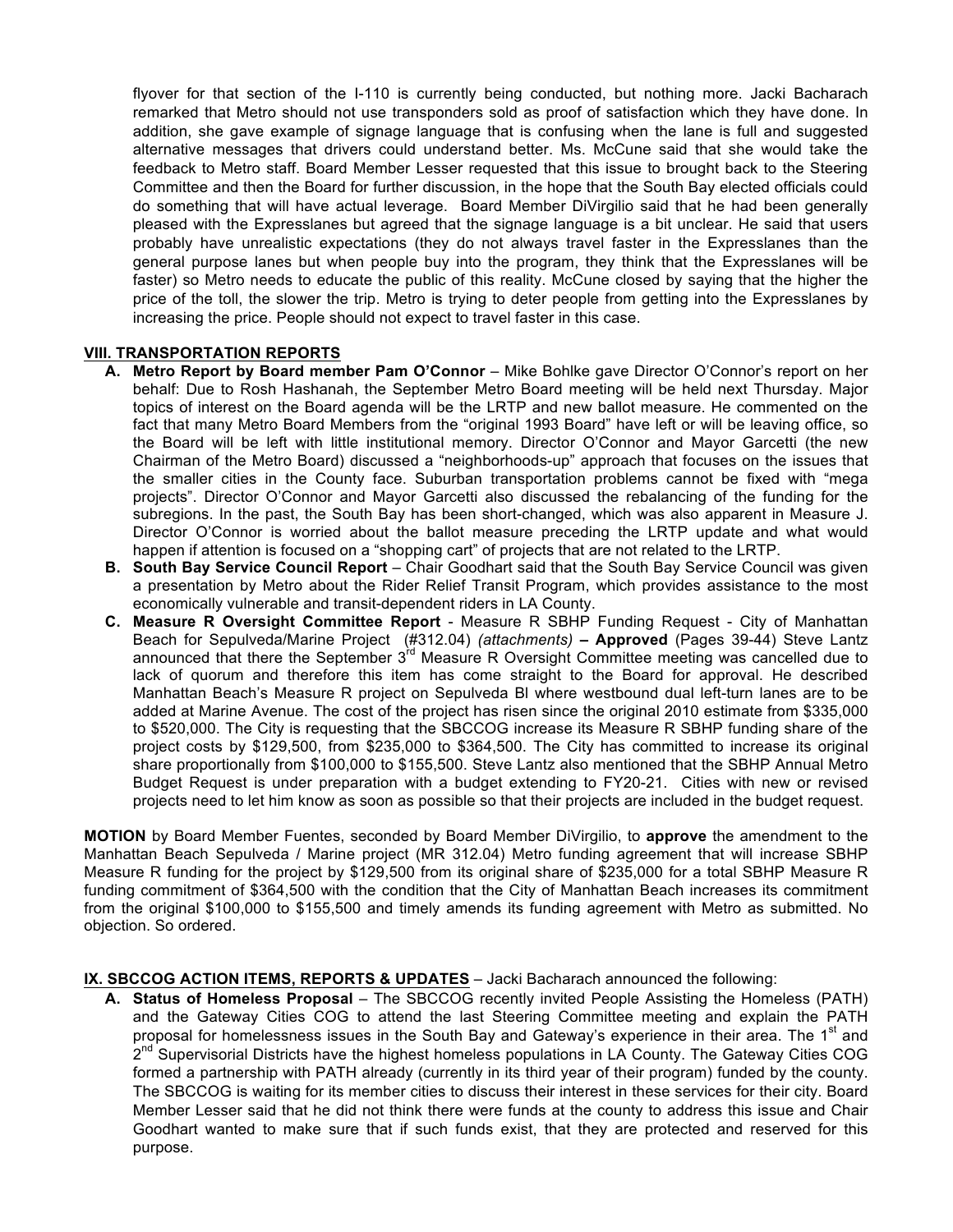- **B. Status of Pending Grants and Partnerships –** Regarding the Dominguez Channel Watershed Management Area Group partnership, in which the DCWMAG would pay the SBCCOG for contract administration services, the SBCCOG was selected and will begin a five-year agreement period. The SBCCOG's legal counsel, Mike Jenkins, will be paid hourly for any services provided in relation to this project. Regarding the SBCCOG's application for the Geothermal Energy Grant from the California Energy Commission's Local Government Geothermal Resources Revolving Subaccount, the SBCCOG was not awarded the grant. The reason was because of a technical miscalculation and the CEC's legal counsel will not make any exceptions at this time; this unfair disqualification has happened to other parties that have applied for this grant. SBCCOG sent a letter asking them to clarify their requirements. The SBCCOG is looking for other geothermal opportunities. The CEC has a grant opportunity for BEV charging station barriers in multi-family dwellings and the SBCCOG is working with UCLA to apply for this first come, first served grant.
- **C. SCE Infrastructure Reliability Update** The SBCCOG was informed by Edison that street light poles will be increasing in height, which could be an adverse impact in oceanfront communities. Board Member Lesser said that this is a regional issue, and should not be a concern only to beach cities. He thanked the SBCCOG for its efforts in improving energy utility reliability, as he has seen an improvement in communication and service.
- **D. HERO Progress Report** *(attachment) -* 228 applications were approved in the SB since the Home Energy Renovation Opportunity program was implemented in the South Bay. This will contribute to the South Bay's residential gas and energy savings.
- **E. Other-**
	- Thanks to those who supported Rolling Hills Estates Councilmember Judy Mitchell, who was reappointed to the SCAQMD governing board, receiving an overwhelming majority of votes from the City Selection Committee in her Western Los Angeles District.
	- Danny Santana with the City of Torrance thanked the SBCCOG for providing the recent green building training course. 100% of the attendees that attended the two-day training passed the test and are now green building professionals. A quote from Santana was shown on screen.
	- The SBCCOG is continuing its Annual Holiday Light Exchange (Nov 13 and 14). The SBCCOG is getting sponsors this year for this event and will restrict the exchange to one box per household in order to serve more households. Additional sponsors are needed!
	- The SBCCOG's Senior Services Working Group met this week and had a speaker from the City of Los Angeles' Department of Aging present on grant writing. A representative from Metro also presented on a program called "Seniors on the Move". A Los Angeles County representative also came to talk about an RFP that will be released December that will focus on transportation opportunities for seniors.
	- The SBCCOG's Social Media Working Group also met this week and had a great exchange of information. A member of the Torrance library staff taught the group how to track trends and viewings on Facebook and the Public Information Act in relation to social media posts was discussed as well.

## **X. BOARD MEMBER ANNOUNCEMENTS**

- **Gazeley:** The City of Lomita supports the federal bill that directs the FAA to reduce helicopter noise in Los Angeles. He asked that this be on a future Board meeting agenda for discussion.
- **Huff:** The City of Rolling Hills Estates held a ground-breaking ceremony for the Peter Weber Equestrian Center Improvement Project this morning and celebrated its  $57<sup>th</sup>$  Anniversary last week.
- **Knight:** The California Competes Tax Credit is an income tax credit available to businesses that want to come to California or stay and grow in California. Tax credit agreements will be negotiated by GO-Biz and approved by a statutorily created "California Competes Tax Credit Committee." For fiscal year 2014-15, GO-Biz will accept applications for the California Competes Tax Credit during the following periods: September 29, 2014, through October 27, 2014 (\$45 million available); January 5, 2015, through February 2, 2015 (\$75 million available); March 09, 2015, through April 6, 2015 (\$31.1 million available plus any unallocated amounts from the previous application periods)
- **Fuentes:** The El Segundo Chamber of Commerce will be holding its Salute to the Military event on Oct 8.
- **Dear:** Carson's Veterans Job Fair will be held on Oct 3 at the StubHub from 9am to 2pm
- Goodhart: The City of Palos Verdes Estates is holding its 75<sup>th</sup> Diamond Jubilee Celebration at PV Golf Club on October 18. The City will also be holding Autumn Forums on various topics as a way for residents to get to know their city.
- **DiVirgilio:** The City of Hermosa Beach has a "This is My City" summer program that offers middle school students a chance to see and learn all the aspects of living in a city (from local government, school